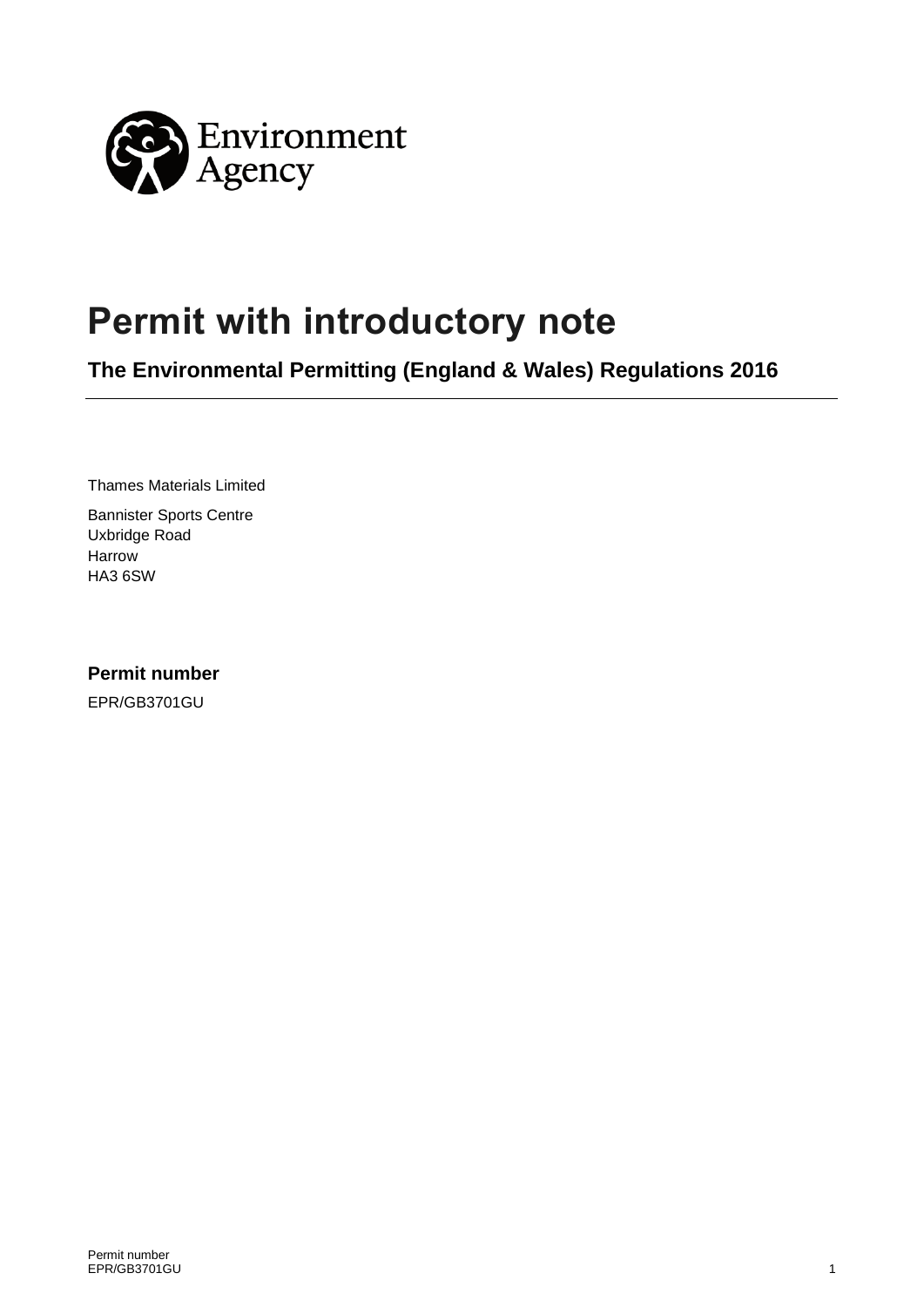## **Bannister Sports Centre Permit number EPR/GB3701GU**

### **Introductory note**

### **This introductory note does not form a part of the permit**

The main features of the permit are as follows.

This permit allows the deposit of waste for recovery in order to level an area of land for the construction of football pitches at a sports centre.

If you need to deploy mobile plant under a mobile plant permit at a site that is subject to a site based permit to enable you to complete the recovery activity, there will be inconsistencies between the requirements of the two permits and, in this situation, those of the site based permit prevail. Therefore you must be able to deliver the desired recovery activity through use of this permit alone, without relying upon the subsequent use of a separate mobile plant permit.

The status log of the permit sets out the permitting history, including any changes to the permit reference number.

| Status log of the permit          |                       |                                                                                                                       |  |
|-----------------------------------|-----------------------|-----------------------------------------------------------------------------------------------------------------------|--|
| <b>Description</b>                | Date                  | <b>Comments</b>                                                                                                       |  |
| Application<br>EPR/GB3701GU/A001  | Duly made<br>21/02/19 | Application for a deposit for recovery activity permit.                                                               |  |
| Additional information received   | 23/05/19              | Response to Schedule 5 dated 11/04/2019 on Dust<br>Management Plan, Noise, Geotechnical and<br>additional information |  |
| Permit determined<br>EPR/GB3701GU | 21/10/19              | Permit issued to Thames Materials Limited                                                                             |  |

End of introductory note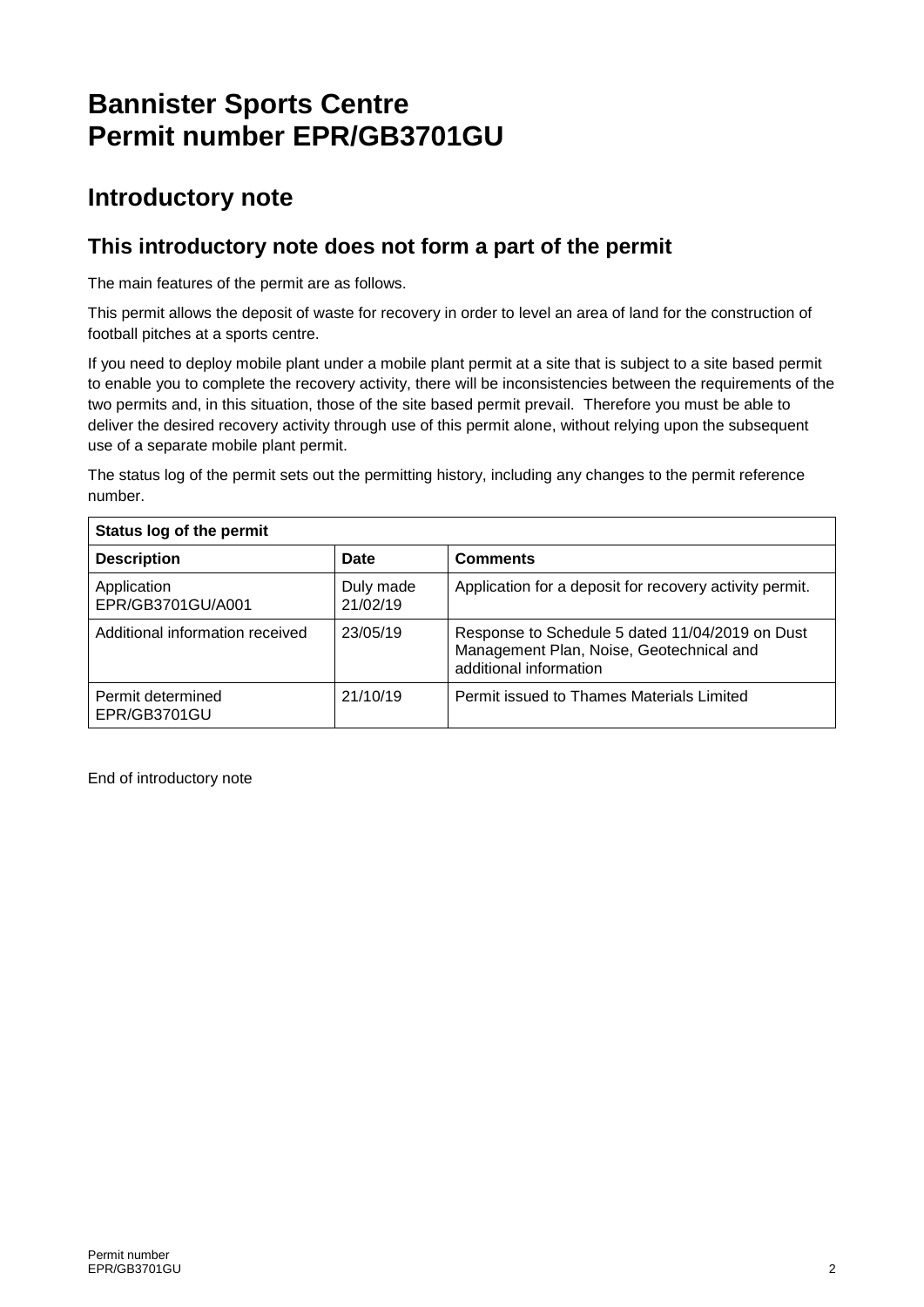### **Permit**

### **The Environmental Permitting (England and Wales) Regulations 2016**

#### **Permit number**

#### **EPR/GB3701GU**

The Environment Agency hereby authorises, under regulation 13 of the Environmental Permitting (England and Wales) Regulations 2016

**Thames Materials Limited** ("the operator"),

whose registered office is

**The Coach House Greys Green Business Centre Henley on Thames Oxon RG9 4QG**

company registration number 03045533

to operate waste operations at

**Bannister Sports Centre Uxbridge Road Harrow HA3 6SW**

to the extent authorised by and subject to the conditions of this permit.

| Name              | <b>Date</b> |
|-------------------|-------------|
| <b>Kate Booth</b> | 21/10/2019  |

Authorised on behalf of the Environment Agency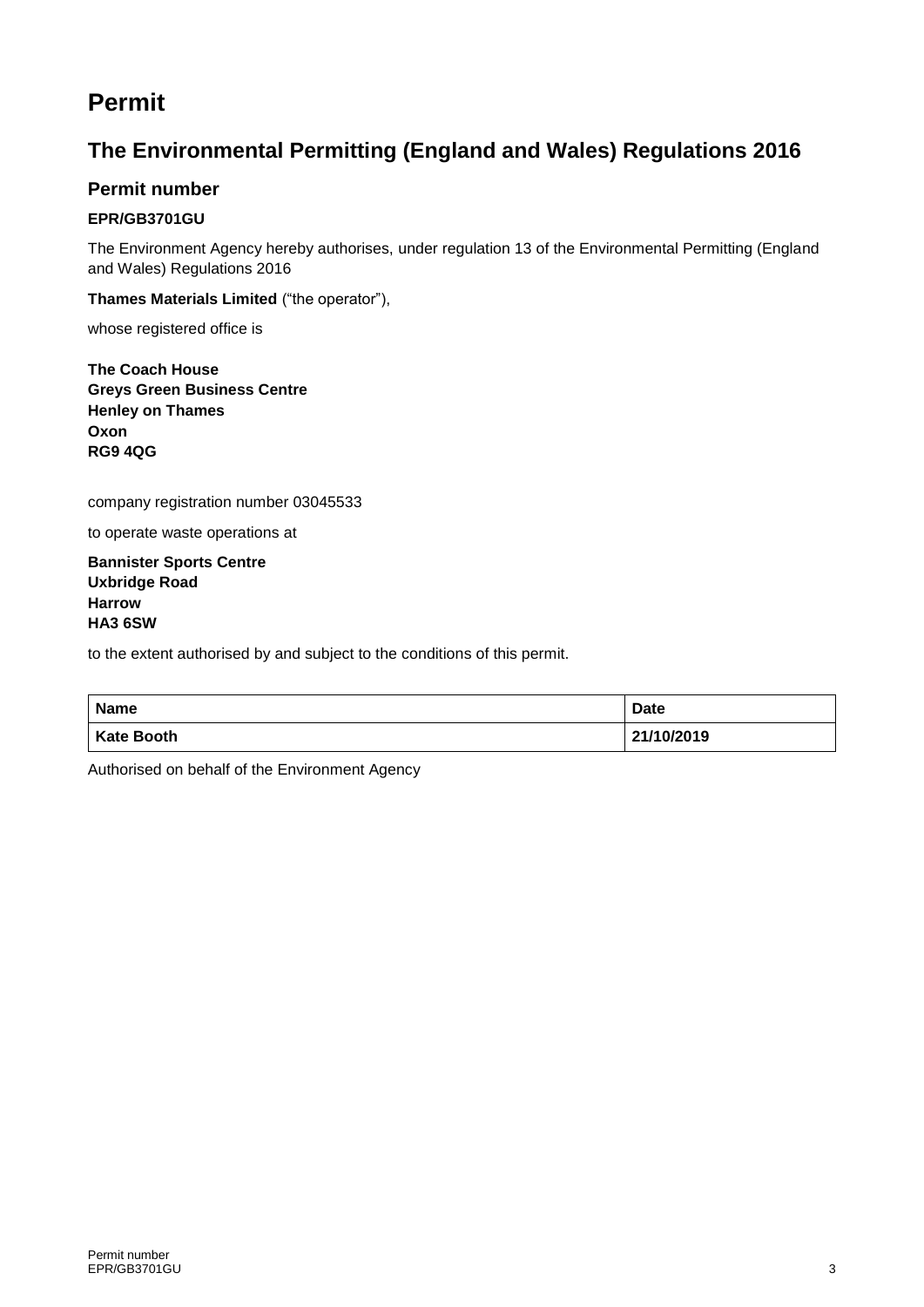## **Conditions**

### **1 Management**

#### **1.1 General management**

- $1.1.1$ The operator shall manage and operate the activities:
	- (a) in accordance with a written management system that identifies and minimises risks of pollution, including those arising from operations, maintenance, accidents, incidents, non-conformances, closure and those drawn to the attention of the operator as a result of complaints; and
	- (b) using sufficient competent persons and resources.
- 1.1.2 Records demonstrating compliance with condition 1.1.1 shall be maintained.
- Any person having duties that are or may be affected by the matters set out in this permit shall have convenient access to a copy of it kept at or near the place where those duties are carried out.
- The operator shall comply with the requirements of an approved competence scheme.

#### **1.2 Avoidance, recovery and disposal of wastes produced by the activities**

- The operator shall take appropriate measures to ensure that:  $1.2.1$ 
	- (a) the waste hierarchy referred to in Article 4 of the Waste Framework Directive is applied to the generation of waste by the activities; and
	- (b) any waste generated by the activities is treated in accordance with the waste hierarchy referred to in Article 4 of the Waste Framework Directive; and
	- (c) where disposal is necessary, this is undertaken in a manner which minimises its impact on the environment.
- $1.2.2$ The operator shall review and record at least every four years whether changes to those measures should be made and take any further appropriate measures identified by a review.

## **2 Operations**

#### **2.1 Permitted activities**

 $2.1.1$ The operator is only authorised to carry out the activities specified in schedule 1, table S1.1 (the 'activities').

#### **2.2 The site**

 $221$ The activities shall not extend beyond the site, being the land shown edged in green on the site plan at schedule 7 to this permit.

### **2.3 Operating techniques**

 $2.3.1$ The activities shall, subject to the conditions of this permit, be operated using the techniques and in the manner described in the documentation specified in schedule 1, table S1.2, unless otherwise agreed in writing by the Environment Agency.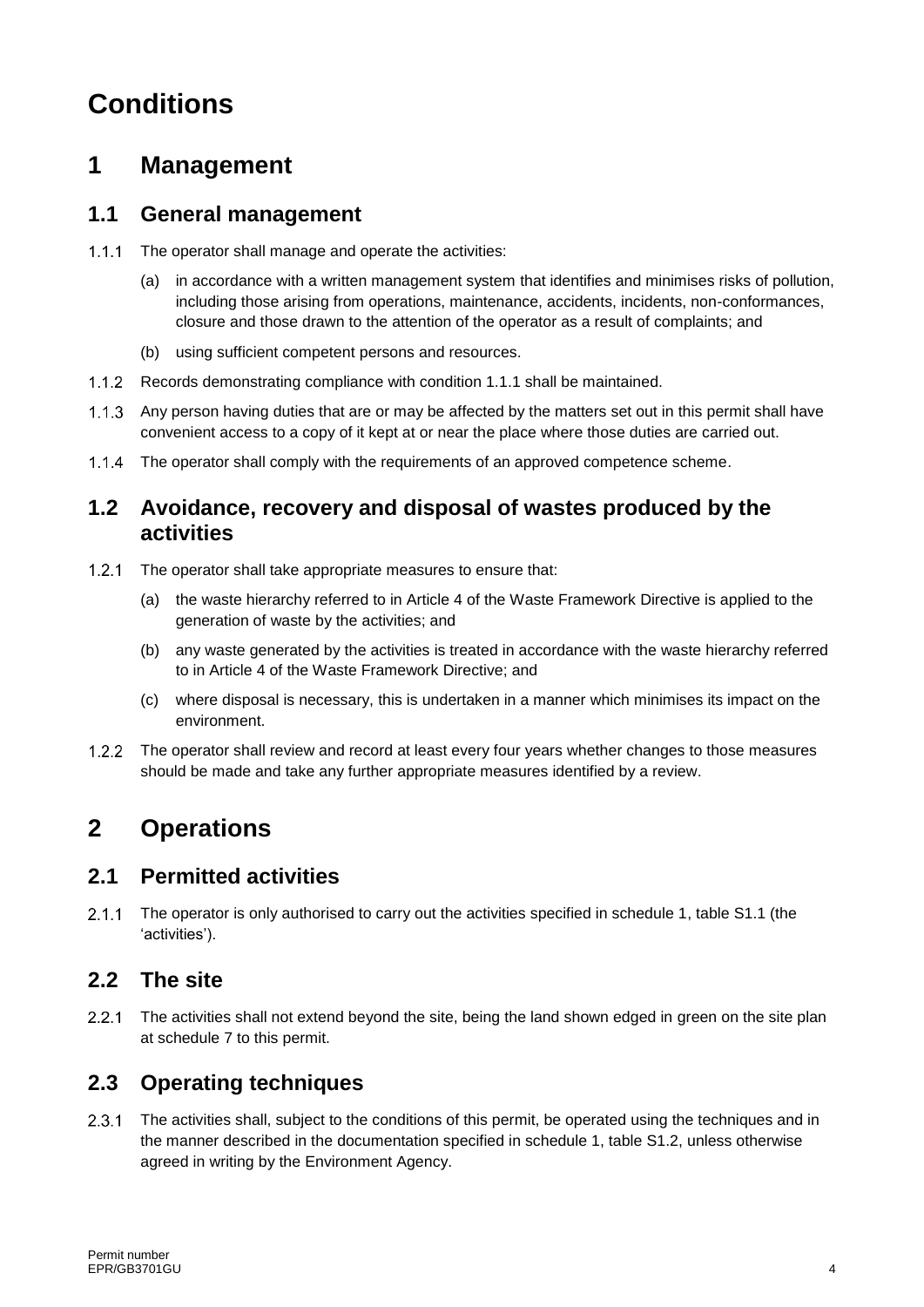2.3.2 If notified by the Environment Agency that the activities are giving rise to pollution, the operator shall submit to the Environment Agency for approval within the period specified, a revision of any plan or other documentation ('plan') specified in schedule 1, table S1.2 or otherwise required under this permit which identifies and minimises the risks of pollution relevant to that plan, and shall implement the approved revised plan in place of the original from the date of approval, unless otherwise agreed in writing by the Environment Agency.

#### **2.4 Waste acceptance**

- $241$ Waste shall only be accepted if:
	- (a) it is of a type and quantity listed in schedule 2, table S2.1;
	- (b) it has been identified as a suitable waste in the approved waste recovery plan;
	- (c) its chemical, physical and biological characteristics make it suitable for its intended use on the site; and
	- (d) it fulfils the approved waste acceptance criteria; and
	- (e) all the approved waste acceptance procedures have been completed; and
	- (f) it conforms to the description in the documentation supplied by the producer and holder; and
	- (g) It is not waste consisting solely or mainly of dusts, powders or loose fibres; and
	- (h) It is not hazardous wastes; and
	- (i) It is not waste in liquid form.
- $2.4.2$ The operator shall:
	- (a) visually inspect without unloading it, waste that is not in an enclosed container or enclosed vehicle on arrival at the site and waste at the point of deposit; and
	- (b) be satisfied that the waste conforms to the requirements of condition 2.4.1.
- 243 The total quantity of waste that shall be deposited under the permit shall be limited by the final levels shown on the final levels contour plan referenced in schedule 1 table S1.2.

## **3 Emissions and monitoring**

#### **3.1 Emissions of substances not controlled by emission limits**

- 3.1.1 Emissions of substances not controlled by emission limits (excluding odour) shall not cause pollution. The operator shall not be taken to have breached this condition if appropriate measures, including, but not limited to those specified in any approved emissions management plan, have been taken to prevent or where that is not practicable, to minimise, those emissions.
- 3.1.2 The operator shall:
	- (a) if notified by the Environment Agency that the activities are giving rise to pollution, submit to the Environment Agency for approval within the period specified, an emissions management plan which identifies and minimises the risks of pollution from emissions of substances not controlled by emission limits;
	- (b) implement the approved emissions management plan, from the date of approval, unless otherwise agreed in writing by the Environment Agency.
- 3.1.3 All liquids in containers, whose emission to water or land could cause pollution, shall be provided with secondary containment, unless the operator has used other appropriate measures to prevent or where that is not practicable, to minimise, leakage and spillage from the primary container.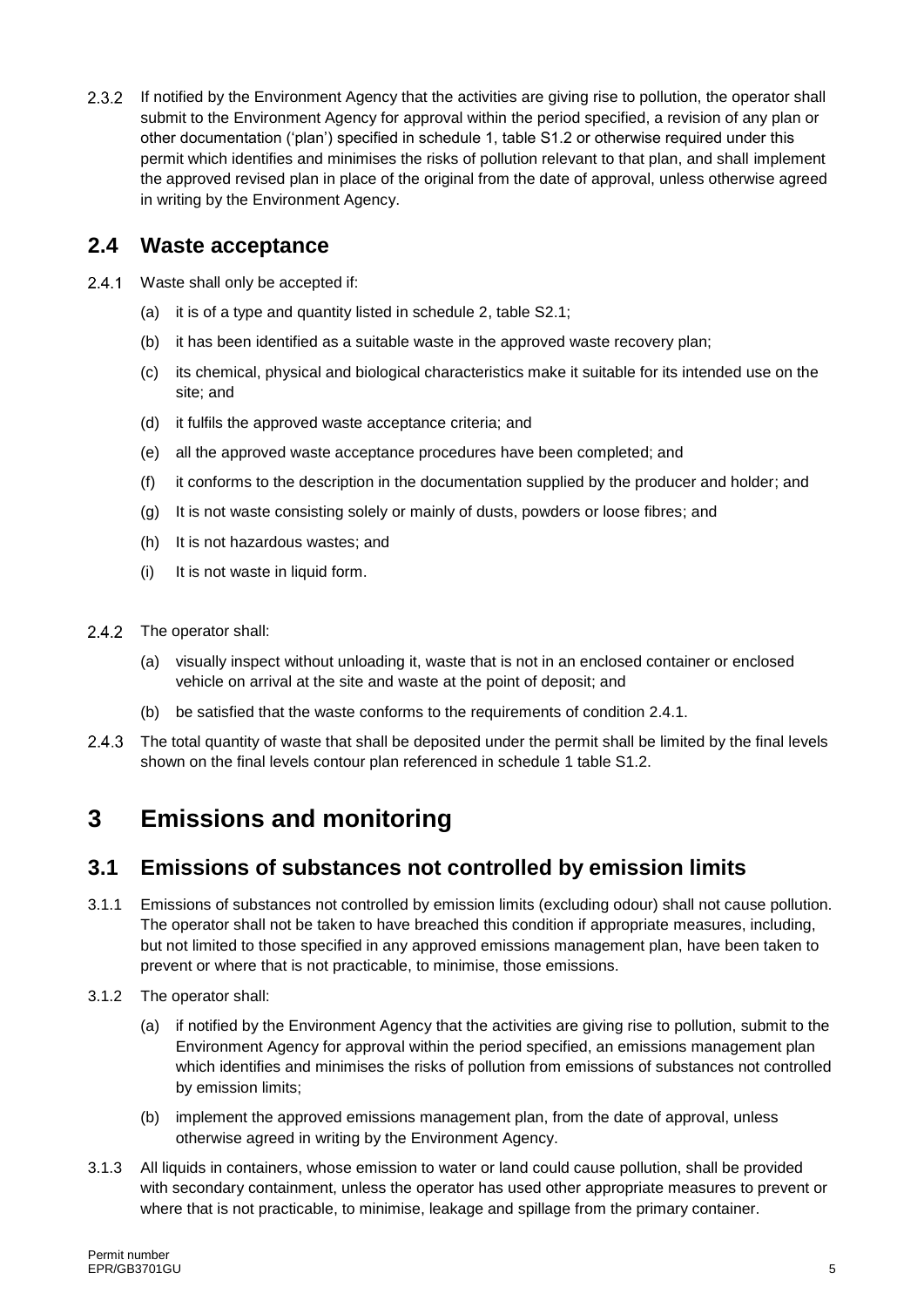### **3.2 Noise and vibration**

Emissions from the activities shall be free from noise and vibration at levels likely to cause pollution outside the site, as perceived by an authorised officer of the Environment Agency, unless the operator has used appropriate measures, including, but not limited to, those specified in any approved noise and vibration management plan to prevent or where that is not practicable to minimise the noise and vibration.

### **3.3 Monitoring**

- $3.3.1$ The operator shall, unless otherwise agreed in writing by the Environment Agency, undertake the monitoring specified in the following tables in schedule 3 to this permit:
	- (a) Surface water specified in table S3.1;
- $3.3.2$ The operator shall maintain records of all monitoring required by this permit including records of the taking and analysis of samples, instrument measurements (periodic and continual), calibrations, examinations, tests and surveys and any assessment or evaluation made on the basis of such data.
- The operator shall undertake a topographical survey of the site referenced to ordnance datum that  $3.3.3$ shall be used to produce a plan of a scale adequate to show the surveyed features of the site:
	- (a) prior to commencement of the recovery activity; and
	- (b) on completion of the recovery activity to show final waste levels.

### **4 Information**

#### **4.1 Records**

- $4.1.1$ All records required to be made by this permit shall:
	- (a) be legible:
	- (b) be made as soon as reasonably practicable;
	- (c) if amended, be amended in such a way that the original and any subsequent amendments remain legible, or are capable of retrieval; and
	- (d) be retained, unless otherwise agreed in writing by the Environment Agency, for at least 6 years from the date when the records were made or, in the case of the following records, until permit surrender:
		- (i) off-site environmental effects;
		- (ii) matters which affect the condition of the land and groundwater;
		- (iii) waste types and quantities; and
		- (iv) the results of surface water monitoring
- The operator shall maintain and implement a system which ensures that a record is made of the quantity, characteristics, date of delivery, origin and the identity of the carrier and producer of any waste that is received for recovery. Any information regarded by the operator as commercially confidential shall be clearly identified in the record.
- $4.1.3$ The operator shall keep on site all records, plans and the management system required to be maintained by this permit, unless otherwise agreed in writing by the Environment Agency.

### **4.2 Reporting**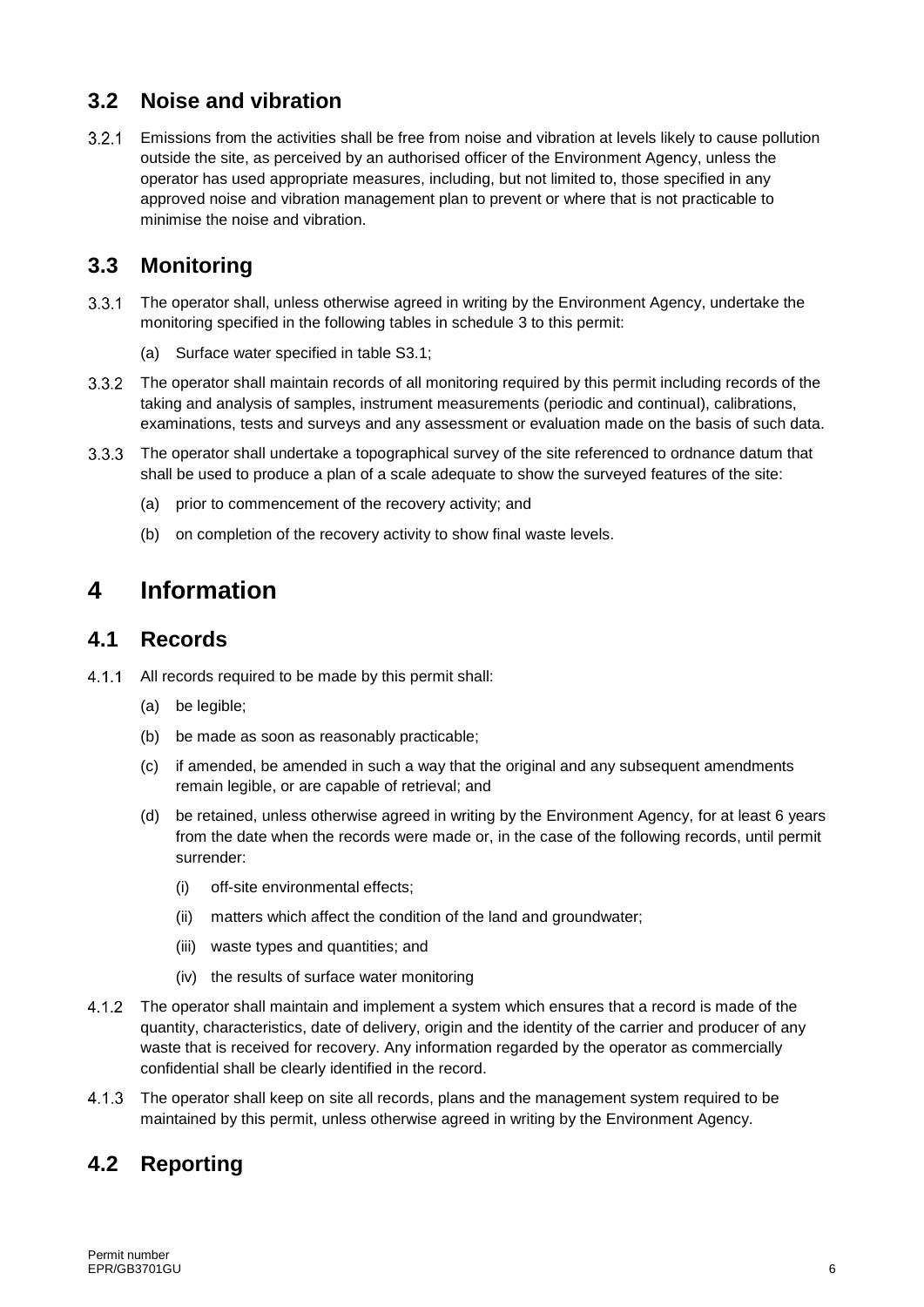- 4.2.1 The operator shall send all reports and notifications required by the permit to the Environment Agency using the contact details supplied in writing by the Environment Agency.
- $4.2.2$ Within one month of the end of each quarter, the operator shall submit to the Environment Agency using the form made available for the purpose, the information specified on the form relating to the site and the waste accepted and removed from it during the previous quarter.
- Within 28 days of the end of the reporting period the operator shall, unless otherwise agreed in writing by the Environment Agency, submit reports of the monitoring and assessment carried out in accordance with the conditions of this permit, as follows:
	- (a) in respect of the parameters and emission points specified in schedule 4 table S4.1;
	- (b) for the reporting periods specified in schedule 4 table S4.1 and using the forms specified in schedule 4 table S4.2 ; and
	- (c) giving the information from such results and assessments as may be required by the forms specified in those tables.
- 4.2.4 The operator shall submit the topographical survey plans required by condition 3.3.3 (a) and (b) to the Environment Agency within one month of the completion of the survey.

#### **4.3 Notifications**

- $4.3.1$ In the event that the operation of the activities gives rise to an incident or accident which significantly affects or may significantly affect the environment, the operator must immediately—
	- (a) inform the Environment Agency,
	- (b) take the measures necessary to limit the environmental consequences of such an incident or accident, and
	- (c) take the measures necessary to prevent further possible incidents or accidents;
- 4.3.2 In the event of a breach of any permit condition the operator must immediately—
	- (a) inform the Environment Agency, and
	- (b) take the measures necessary to ensure that compliance is restored within the shortest possible time.
- $4.3.3$ In the event of a breach of permit condition which poses an immediate danger to human health or threatens to cause an immediate significant adverse effect on the environment, the operator must immediately suspend the operation of the activities or the relevant part of it until compliance with the permit conditions has been restored.
- Any information provided under condition 4.3.1 shall be confirmed by sending the information listed in schedule 5 to this permit within the time period specified in that schedule.
- $4.3.5$ Where the Environment Agency has requested in writing that it shall be notified when the operator is to undertake monitoring and/or spot sampling, the operator shall inform the Environment Agency when the relevant monitoring and/or spot sampling is to take place. The operator shall provide this information to the Environment Agency at least 14 days before the date the monitoring is to be undertaken.
- 4.3.6 The Environment Agency shall be notified within 14 days of the occurrence of the following matters, except where such disclosure is prohibited by Stock Exchange rules:

Where the operator is a registered company:

- (a) any change in the operator's trading name, registered name or registered office address; and
- (b) any steps taken with a view to the operator going into administration, entering into a company voluntary arrangement or being wound up.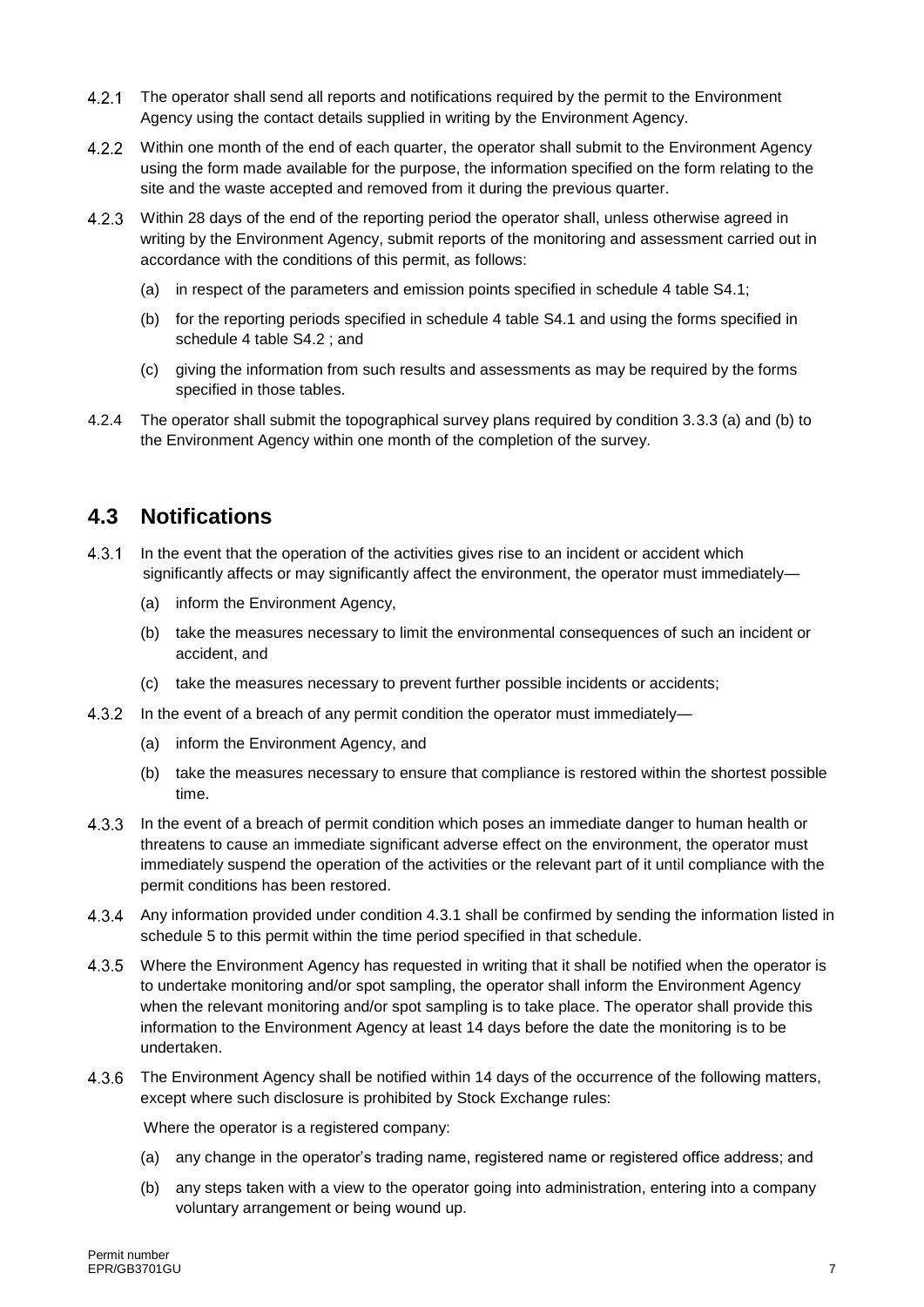Where the operator is a corporate body other than a registered company:

- (a) any change in the operator's name or address; and
- (b) any steps taken with a view to the dissolution of the operator.
- 4.3.7 Where the operator proposes to make a change in the nature or functioning, or an extension of the activities, which may have consequences for the environment and the change is not otherwise the subject of an application for approval under the Regulations or this permit:
	- (a) the Environment Agency shall be notified at least 14 days before making the change; and
	- (b) the notification shall contain a description of the proposed change in operation.
- 4.3.8 The operator shall notify the Environment Agency in writing:
	- (a) at least 14 days before the commencement of the recovery activity;
	- (b) within 14 days of completion of the recovery activity.

#### **4.4 Interpretation**

- $4.4.1$ In this permit the expressions listed in schedule 6 shall have the meaning given in that schedule.
- In this permit references to reports and notifications mean written reports and notifications, except 4.4.2 where reference is made to notification being made 'immediately', in which case it may be provided by telephone.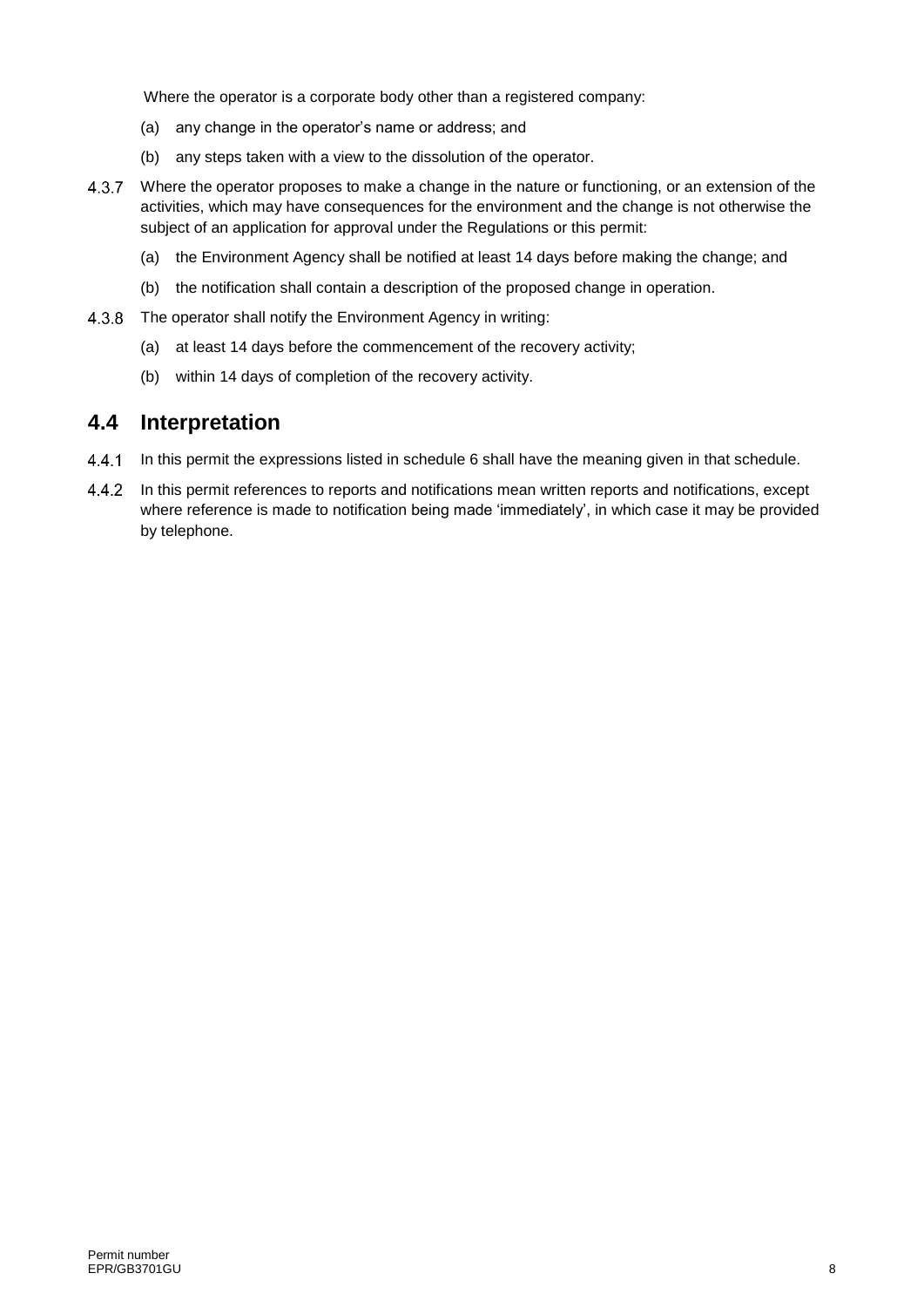# **Schedule 1 – Operations**

| <b>Table S1.1 activities</b>                                                                                                                                        |                                                                                                                                                             |  |  |
|---------------------------------------------------------------------------------------------------------------------------------------------------------------------|-------------------------------------------------------------------------------------------------------------------------------------------------------------|--|--|
| Description of activities for waste<br>operations                                                                                                                   | <b>Limits of activities</b>                                                                                                                                 |  |  |
| R13: Storage of waste pending any of the<br>operations numbered R1 to R12 (excluding<br>temporary storage, pending collection, on the<br>site where it is produced) | Secure storage of wastes listed in Table S2.1 for the<br>purpose of recovery.<br>Storage of wastes listed in Table S2.1 shall be limited to<br>three years. |  |  |
| <b>R5:</b> Recycling/reclamation of other inorganic<br>compounds                                                                                                    | Use of waste types specified in Table S2.1 for the<br>purposes of construction work and/or restoration,<br>reclamation or improvement of land.              |  |  |

| <b>Table S1.2 Operating techniques</b>  |                                                                                                                                                                                               |               |  |
|-----------------------------------------|-----------------------------------------------------------------------------------------------------------------------------------------------------------------------------------------------|---------------|--|
| <b>Description</b>                      | <b>Parts</b>                                                                                                                                                                                  | Date Received |  |
| Application                             | Approved waste recovery plan document reference<br>183184/WRP, Rev B, dated 01 October 2018 in response to<br>section 1c of Part B4 of the application form.                                  | 01/10/2018    |  |
| Application                             | Final levels contour plan (reference WD804.03 Grading Plan<br>Revision Letter A)                                                                                                              | 19/12/2018    |  |
| Application                             | Hydrogeological Risk Assessment for Bannister Sports<br>Centre, Harrow document reference: 1725-01 dated 27<br>November 2018                                                                  | 19/12/2018    |  |
| Schedule 5 dated<br>11/04/2019 response | Dust management Plan - 183184/DMP<br>Noise Management Plan reference: 183184/NMP<br>Noise Assessment reference: 25009_04_NA_01 Rev A<br>Schedule 5 response overview - Geotechnical section 3 | 23/05/2019    |  |
| Schedule 5 dated<br>11/04/2019 response | Importation Protocol and Construction Controls document<br>reference 183184/IP dated June 2019                                                                                                | 14/06/2019    |  |
| RFI dated 26/09/2019<br>response        | Operational Plan Document Ref: 183184/OP dated<br>September 2019                                                                                                                              | 26/09/2019    |  |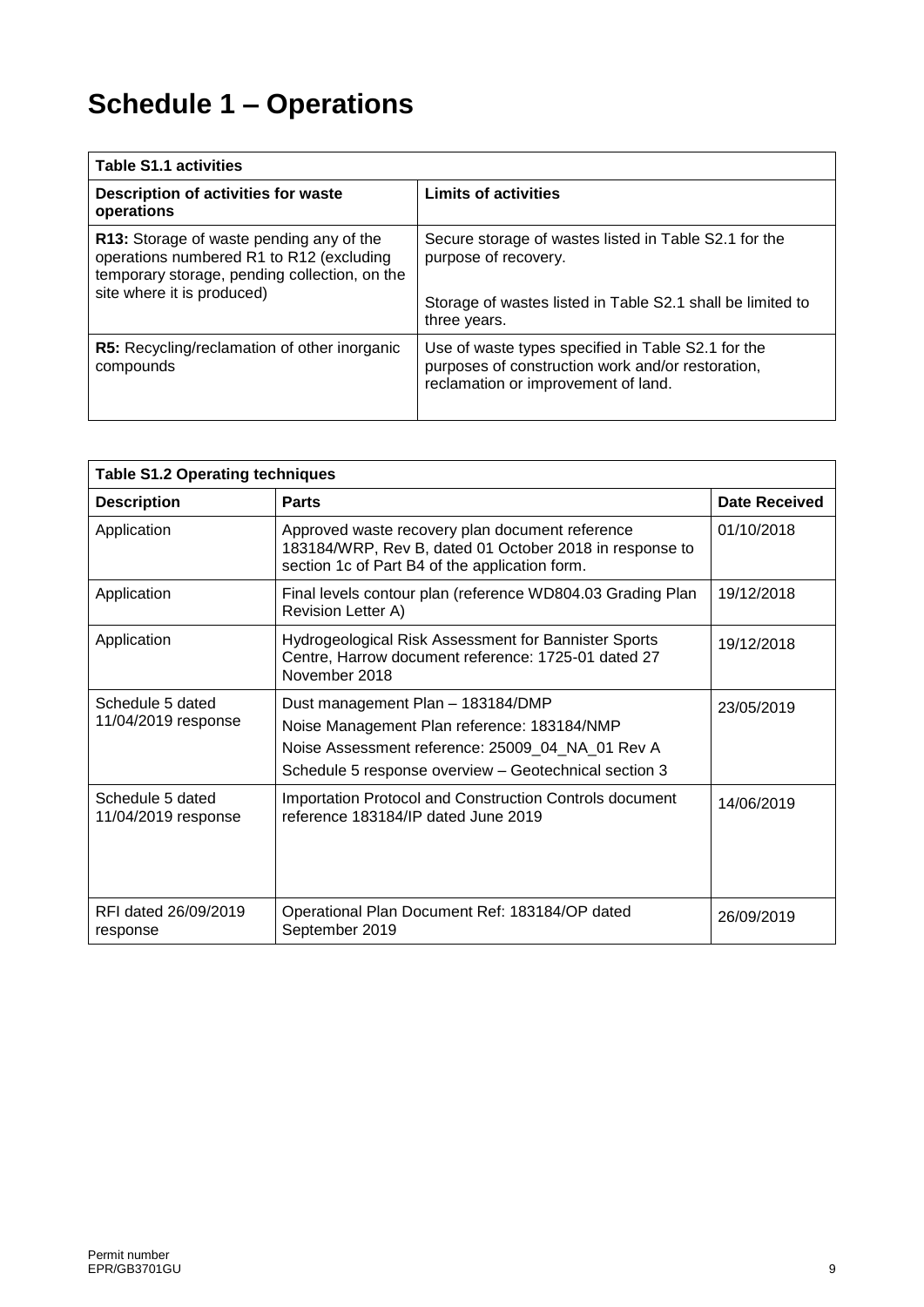# **Schedule 2 – Waste types, raw materials and fuels**

|                            | Table S2.1 Permitted waste types and quantities for use of waste in deposit for recovery                                                                                                                                                                                                                                                      |
|----------------------------|-----------------------------------------------------------------------------------------------------------------------------------------------------------------------------------------------------------------------------------------------------------------------------------------------------------------------------------------------|
| <b>Maximum</b><br>quantity | The total quantity of waste accepted at the site shall be less than 192,598 tonnes per<br>year. The total quantity of waste to be accepted at the site shall not exceed 128,399<br>m <sup>3</sup>                                                                                                                                             |
| Waste code                 | <b>Description</b>                                                                                                                                                                                                                                                                                                                            |
| 01                         | WASTES RESULTING FROM EXPLORATION, MINING, QUARRYING, AND PHYSICAL<br>AND CHEMICAL TREATMENT OF MINERALS                                                                                                                                                                                                                                      |
| 01 01                      | wastes from mineral excavation                                                                                                                                                                                                                                                                                                                |
| 01 01 02                   | wastes from non metalliferous excavation (restricted to waste overburden and interburden<br>only)                                                                                                                                                                                                                                             |
| 01 04                      | wastes from physical and chemical processing of non-metalliferous minerals                                                                                                                                                                                                                                                                    |
| 01 04 08                   | waste gravel and crushed rocks other than those containing dangerous substances                                                                                                                                                                                                                                                               |
| 01 04 09                   | waste sand and clays                                                                                                                                                                                                                                                                                                                          |
| 17                         | CONSTRUCTION AND DEMOLITION WASTES (INCLUDING EXCAVATED SOIL FROM<br><b>CONTAMINATED SITES)</b>                                                                                                                                                                                                                                               |
| 1701                       | concrete, bricks, tiles and ceramics                                                                                                                                                                                                                                                                                                          |
| 17 01 01                   | concrete                                                                                                                                                                                                                                                                                                                                      |
| 17 01 02                   | bricks                                                                                                                                                                                                                                                                                                                                        |
| 17 01 03                   | tiles and ceramics                                                                                                                                                                                                                                                                                                                            |
| 17 01 07                   | mixtures of concrete, bricks, tiles and ceramics                                                                                                                                                                                                                                                                                              |
| 1705                       | soil (including excavated soil from contaminated sites), stones and dredging spoil                                                                                                                                                                                                                                                            |
| 17 05 04                   | soil and stones other than those mentioned in 17 05 03 (restricted to topsoil, peat, subsoil<br>and stones only)                                                                                                                                                                                                                              |
| 19                         | WASTES FROM WASTE MANAGEMENT FACILITIES, OFF-SITE WASTE WATER<br>TREATMENT PLANTS AND THE PREPARATION OF WATER INTENDED FOR HUMAN<br><b>CONSUMPTION AND WATER FOR INDUSTRIAL USE</b>                                                                                                                                                          |
| 19 12                      | wastes from the mechanical treatment of waste (for example sorting, crushing,<br>compacting, pelletising) not otherwise specified                                                                                                                                                                                                             |
| 19 12 09                   | minerals (for example sand, stones) from the treatment of waste aggregates that are<br>otherwise naturally occurring minerals - excludes fines from treatment of any non-hazardous<br>waste or gypsum from recovered plasterboard (restricted to waste from treatment of waste<br>aggregates that are otherwise naturally occurring minerals) |
| 19 12 12                   | other wastes (including mixtures of materials) from mechanical treatment of wastes other<br>than those mentioned in 19 12 11 (restricted to crushed bricks, tiles, concrete and ceramics<br>only)                                                                                                                                             |
| 19 13                      | wastes from soil and groundwater remediation                                                                                                                                                                                                                                                                                                  |
| 19 13 02                   | solid wastes from soil remediation other than those containing dangerous substances                                                                                                                                                                                                                                                           |
| 20                         | MUNICIPAL WASTES (HOUSEHOLD WASTE AND SIMILAR COMMERCIAL,<br>INDUSTRIAL AND INSTITUTIONAL WASTES) INCLUDING SEPARATELY COLLECTED<br><b>FRACTIONS</b>                                                                                                                                                                                          |
| 20 02                      | garden and park wastes (including cemetery waste)                                                                                                                                                                                                                                                                                             |
| 20 02 02                   | soil and stones (restricted to topsoil, peat, subsoil and stones only)                                                                                                                                                                                                                                                                        |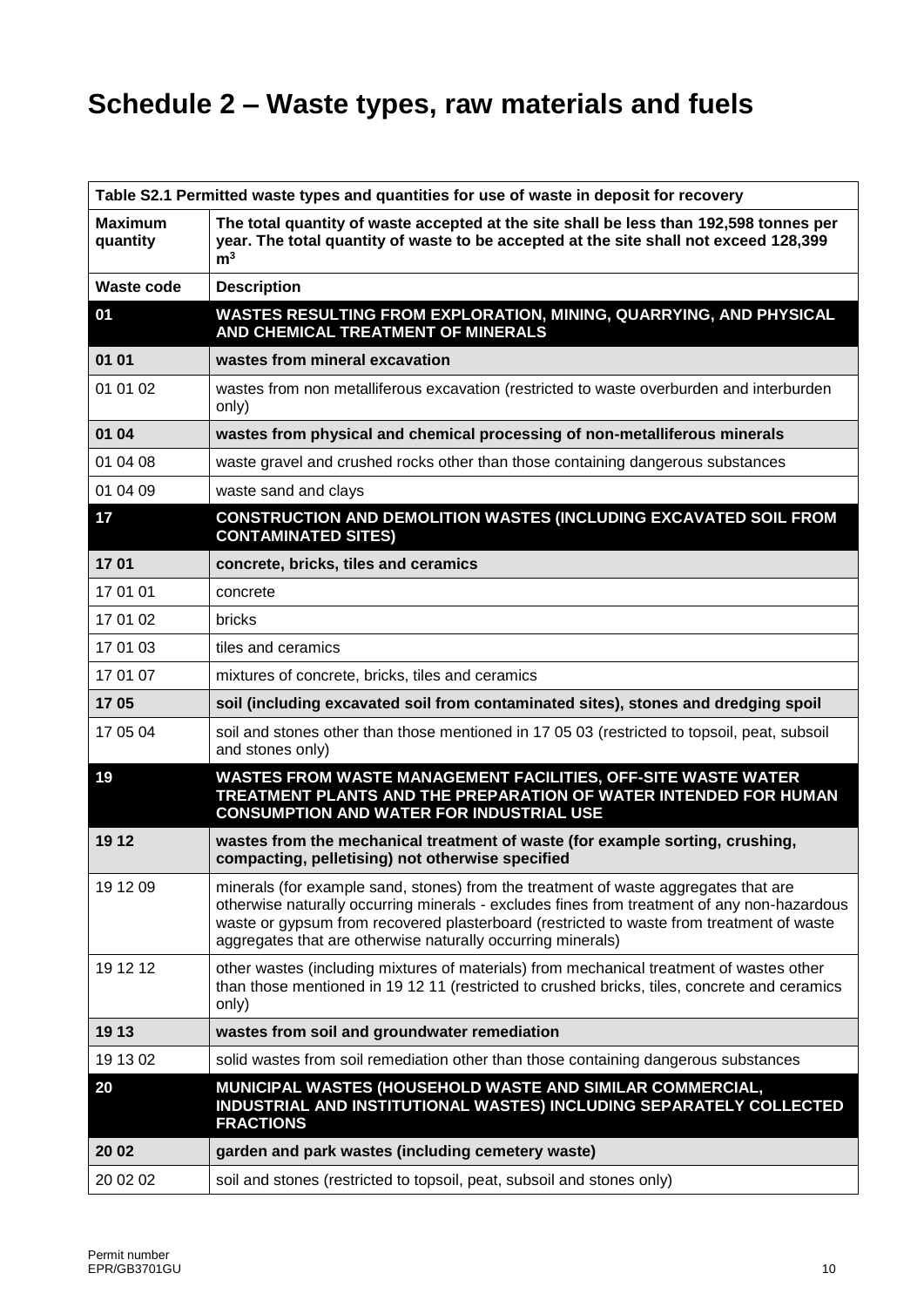# **Schedule 3 – Emissions and monitoring**

| Table S3.1 Surface water - other monitoring requirements                               |                                                                                                                                                  |                                                                                                                                                                                |                                            |                             |
|----------------------------------------------------------------------------------------|--------------------------------------------------------------------------------------------------------------------------------------------------|--------------------------------------------------------------------------------------------------------------------------------------------------------------------------------|--------------------------------------------|-----------------------------|
| <b>Emission point reference</b><br>or source or description<br>of point of measurement | <b>Parameter</b>                                                                                                                                 | <b>Monitoring</b><br>frequency                                                                                                                                                 | <b>Monitoring</b><br>standard or<br>method | <b>Other specifications</b> |
| River Pinn upgradient and<br>downgradient of the site (S1<br>and S2)                   | <b>Hardness</b>                                                                                                                                  | Once on first<br>visit                                                                                                                                                         | Spot sample.<br>Sampling in<br>accordance  | N/A                         |
| Eastern drain, upgradient<br>and downgradient of the<br>site (S3 and S4)               | Metals (As, Cd,<br>Cr, Cu, Hg, Ni,<br>Pb, Sb, Se, Zn),<br>Chloride,<br>fluoride,<br>sulphate, phenol,<br>PAH, BTEX.<br>Visual screen for<br>oils | Pre-<br>placement-<br>minimum two<br>samples to<br>be obtained<br>at monthly<br>interval<br>During<br>placement-<br>monthly<br>Post<br>placement-<br>quarterly for<br>one year | with EA<br>technical<br>guidance<br>M18    |                             |
| Attenuation ponds (S5 and<br>S6)                                                       | Visible oil and<br>grease                                                                                                                        | During<br>placement-<br>daily                                                                                                                                                  | Spot sample.<br>Sampling in<br>accordance  | N/A                         |
|                                                                                        | Metals (As, Cd,<br>Cr, Cu, Hg, Ni,<br>Pb, Sb, Se, Zn),<br>Chloride,<br>fluoride,<br>sulphate, phenol,<br>PAH, BTEX,<br>Visual screen for<br>oils | During<br>placement-<br>monthly<br>Post<br>placement-<br>quarterly for<br>one year                                                                                             | with EA<br>technical<br>guidance<br>M18    |                             |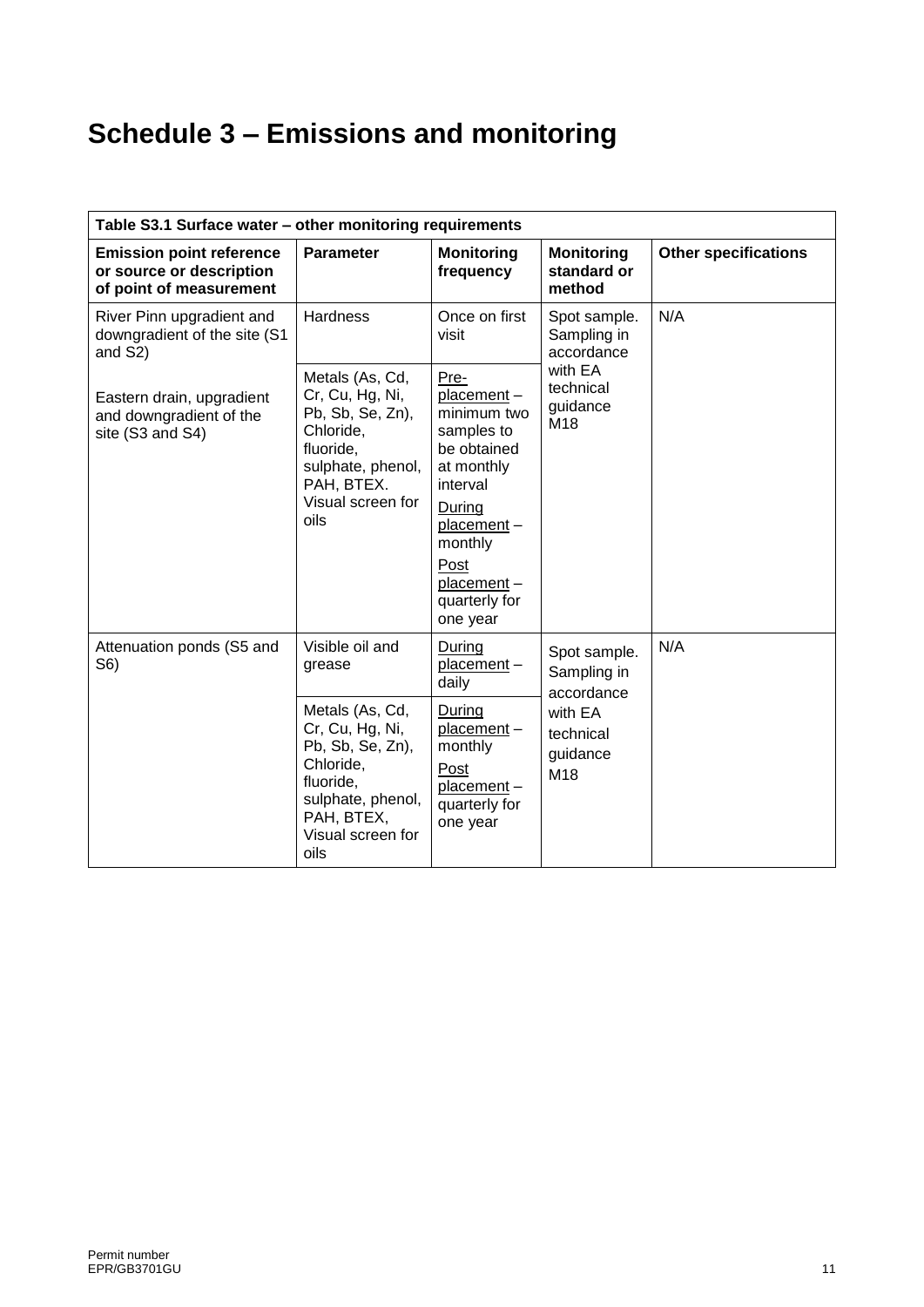# **Schedule 4 – Reporting**

| Table S4.1 Reporting of monitoring data                                               |                         |                                                 |  |
|---------------------------------------------------------------------------------------|-------------------------|-------------------------------------------------|--|
| <b>Parameter</b>                                                                      | <b>Reporting period</b> | <b>Period ends</b>                              |  |
| Other surface water monitoring<br>Parameters as required by<br>schedule 3, table S3.1 | Every 3 months          | 31 March, 30 June, 30 September, 31<br>December |  |

| <b>Table S4.2 Reporting forms</b> |                                                                                     |              |  |
|-----------------------------------|-------------------------------------------------------------------------------------|--------------|--|
| Media/parameter                   | <b>Reporting format</b>                                                             | Date of form |  |
| Surface water                     | Form Water 1 or other form as agreed in writing by the<br><b>Environment Agency</b> | DD/MM/YY     |  |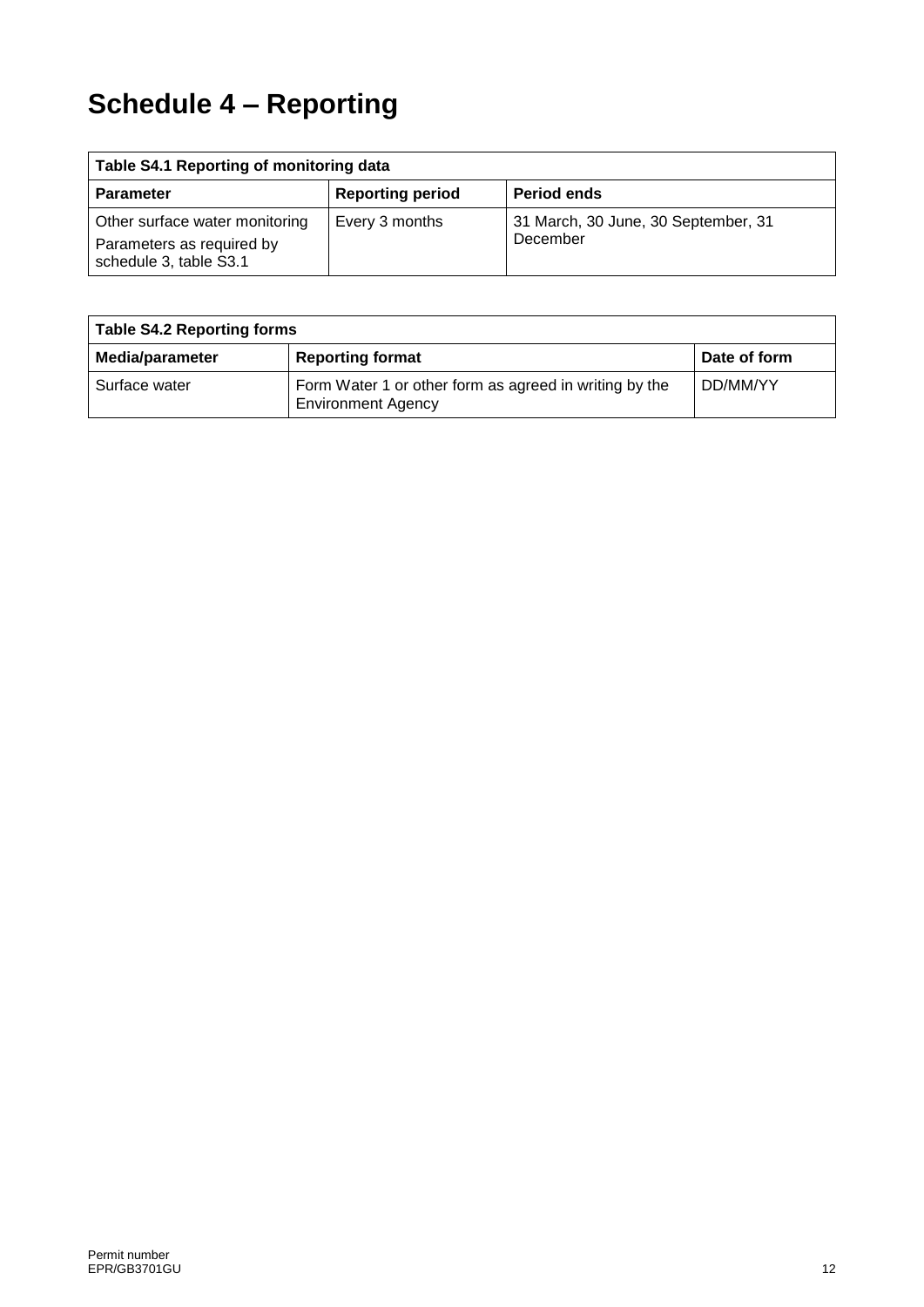## **Schedule 5 – Notification**

These pages outline the information that the operator must provide.

Units of measurement used in information supplied under Part A and B requirements shall be appropriate to the circumstances of the emission. Where appropriate, a comparison should be made of actual emissions and authorised emission limits.

If any information is considered commercially confidential, it should be separated from non-confidential information, supplied on a separate sheet and accompanied by an application for commercial confidentiality under the provisions of the EP Regulations.

## **Part A**

| l Permit Number                |  |
|--------------------------------|--|
| Name of operator               |  |
| <b>Location of Facility</b>    |  |
| Time and date of the detection |  |

| (a) Notification requirements for any incident or accident which significantly affects or may<br>significantly affect the environment |  |  |
|---------------------------------------------------------------------------------------------------------------------------------------|--|--|
| To be notified within 24 hours of detection                                                                                           |  |  |
| Date and time of the event                                                                                                            |  |  |
| Reference or description of the<br>location of the event                                                                              |  |  |
| Description of where any release<br>into the environment took place                                                                   |  |  |
| Substances(s) potentially<br>released                                                                                                 |  |  |
| Best estimate of the quantity or<br>rate of release of substances                                                                     |  |  |
| Measures taken, or intended to be<br>taken, to stop any emission                                                                      |  |  |
| Description of the failure or<br>accident.                                                                                            |  |  |

| (b) Notification requirements for the breach of a limit                      |  |  |
|------------------------------------------------------------------------------|--|--|
| To be notified within 24 hours of detection unless otherwise specified below |  |  |
| Emission point reference/ source                                             |  |  |
| Parameter(s)                                                                 |  |  |
| Limit                                                                        |  |  |
| Measured value and uncertainty                                               |  |  |
| Date and time of monitoring                                                  |  |  |
| Measures taken, or intended to be<br>taken, to stop the emission             |  |  |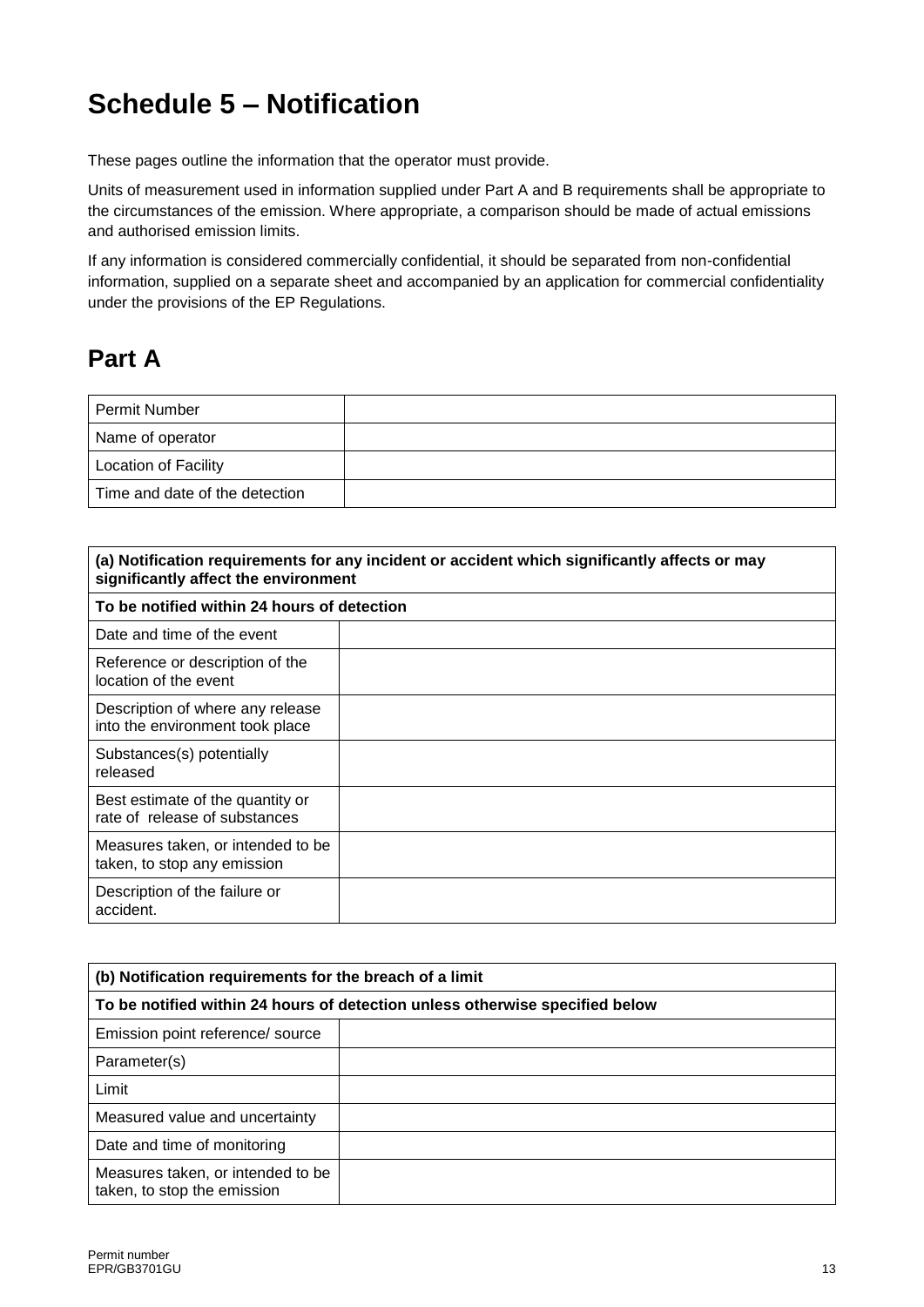| Time periods for notification following detection of a breach of a limit |                            |  |
|--------------------------------------------------------------------------|----------------------------|--|
| <b>Parameter</b>                                                         | <b>Notification period</b> |  |
|                                                                          |                            |  |
|                                                                          |                            |  |
|                                                                          |                            |  |

| (c) Notification requirements in the event of a breach of permit condition which poses an<br>immediate danger to human health or threatens to cause an immediate significant adverse effect<br>on the environment |  |  |
|-------------------------------------------------------------------------------------------------------------------------------------------------------------------------------------------------------------------|--|--|
| To be notified within 24 hours of detection                                                                                                                                                                       |  |  |
| Description of where the effect on<br>the environment was detected                                                                                                                                                |  |  |
| Substances(s) detected                                                                                                                                                                                            |  |  |
| Concentrations of substances<br>detected                                                                                                                                                                          |  |  |
| Date of monitoring/sampling                                                                                                                                                                                       |  |  |

## **Part B – to be submitted as soon as practicable**

| Any more accurate information on the matters for<br>notification under Part A.                                                                               |  |
|--------------------------------------------------------------------------------------------------------------------------------------------------------------|--|
| Measures taken, or intended to be taken, to prevent<br>a recurrence of the incident                                                                          |  |
| Measures taken, or intended to be taken, to rectify,<br>limit or prevent any pollution of the environment<br>which has been or may be caused by the emission |  |
| The dates of any unauthorised emissions from the<br>facility in the preceding 24 months.                                                                     |  |

| Name*       |  |
|-------------|--|
| <b>Post</b> |  |
| Signature   |  |
| <b>Date</b> |  |

\* authorised to sign on behalf of the operator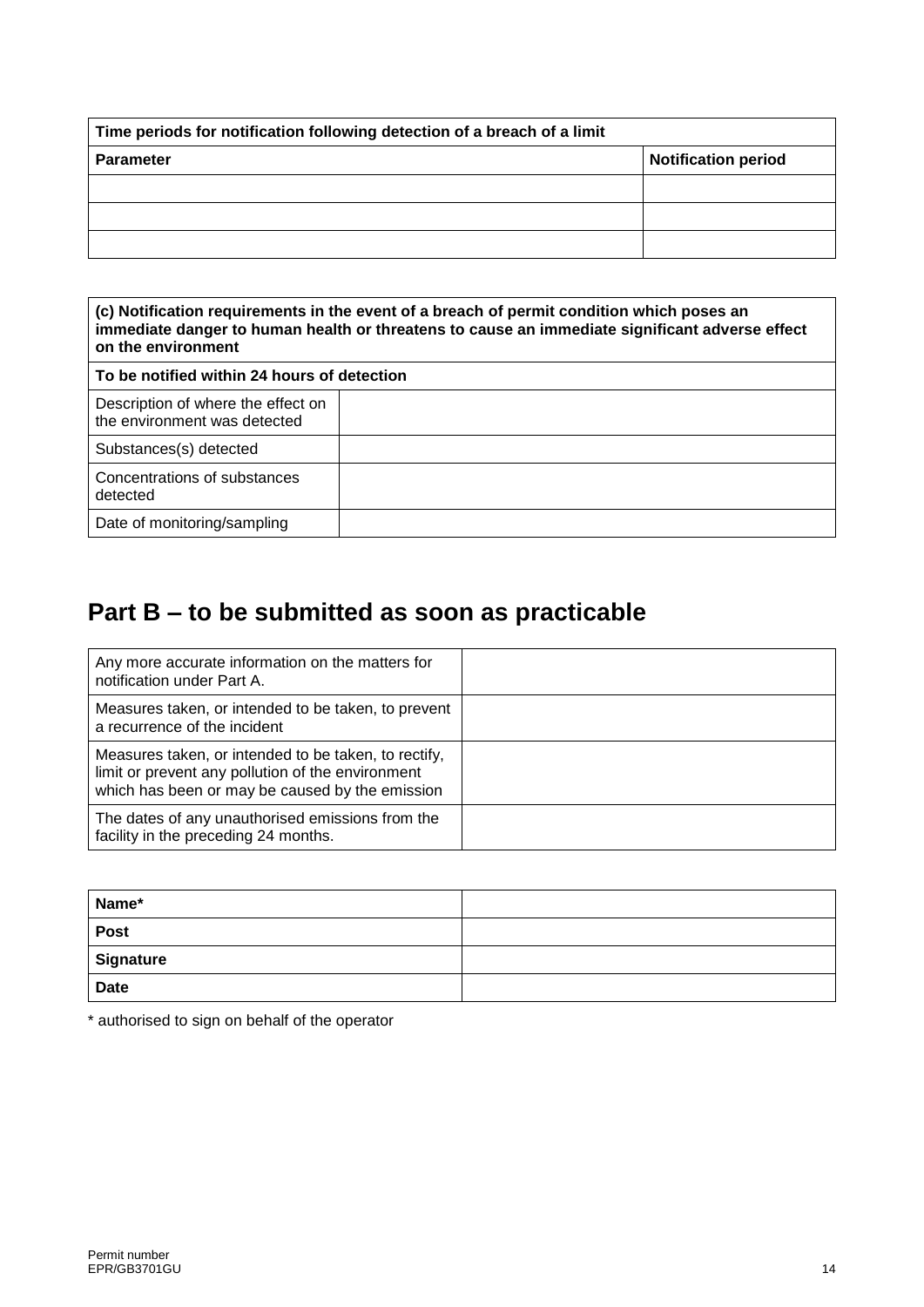## **Schedule 6 – Interpretation**

'accident' means an accident that may result in pollution.

'Annex I' means Annex I to Directive 2008/98/EC of the European Parliament and of the Council on waste.

'Annex II' means Annex II to Directive 2008/98/EC of the European Parliament and of the Council on waste.

'application' means the application for this permit, together with any additional information supplied by the operator as part of the application and any response to a notice served under Schedule 5 to the EP Regulations.

'authorised officer' means any person authorised by the Environment Agency under section 108(1) of The Environment Act 1995 to exercise, in accordance with the terms of any such authorisation, any power specified in section 108(4) of that Act.

'Background concentration' means such concentration of that substance as is present in:

- For emissions to surface water, the surface water quality up-gradient of the site; or
- For emissions to groundwater, the groundwater quality up-gradient of the site; or
- For emissions of ground gas, the ground or air outside the site and not attributable to the site

'Benefit statement' means the document required to demonstrate that activities involving the deposit of waste to provide a growing medium and/or nutrients to support plant growth (R10 for land treatment) would result in agricultural benefit or ecological improvement.

'ecological improvement' means providing, maintaining or improving the soils ability to provide a growing medium including for growth of vegetation on landscaping and for recreational and amenity uses.

'emissions to land' includes emissions to groundwater.

'emissions of substances not controlled by emission limits' means emissions of substances to air, water or land from the activities, either from the emission points specified in schedule 3 or from other localised or diffuse sources, which are not controlled by an emission or background concentration limit.

"EP Regulations" means The Environmental Permitting (England and Wales) Regulations SI 2016 No.1154 and words and expressions used in this permit which are also used in the Regulations have the same meanings as in those Regulations.

'groundwater' means all water, which is below the surface of the ground in the saturation zone and in direct contact with the ground or subsoil. 'Hazardous waste' has the meaning given in the Hazardous Waste (England and Wales) Regulations 2005 (as amended)

'List of Wastes' means the list of wastes established by Commission Decision [2000/532/EC](http://www.legislation.gov.uk/european/decision/2000/0532) replacing Decision [94/3/EC](http://www.legislation.gov.uk/european/decision/1994/0003) establishing a list of wastes pursuant to Article 1(a) of Council Directive [75/442/EEC](http://www.legislation.gov.uk/european/directive/1975/0442) on waste and Council Decision [94/904/EC](http://www.legislation.gov.uk/european/decision/1994/0904) establishing a list of hazardous waste pursuant to Article 1(4) of Council Directive [91/689/EEC](http://www.legislation.gov.uk/european/decision/1991/0689) on hazardous waste, as amended from time to time.

'inert waste' means waste that does not undergo any significant physical, chemical or biological transformations. Inert waste will not dissolve, burn or otherwise physically or chemically react, biodegrade or adversely affect other matter with which it comes into contact in a way likely to give rise to environmental pollution or harm human health. The total leachability and pollutant content of the waste and the ecotoxicity of the leachate must be insignificant, and in particular not endanger the quality of surface water and/or groundwater

'quarter' means a calendar year quarter commencing on 1 January, 1 April, 1 July or 1 October.

'R' means a recovery operation provided for in Annex II to Directive 2008/98/EC of the European Parliament and of the Council on waste.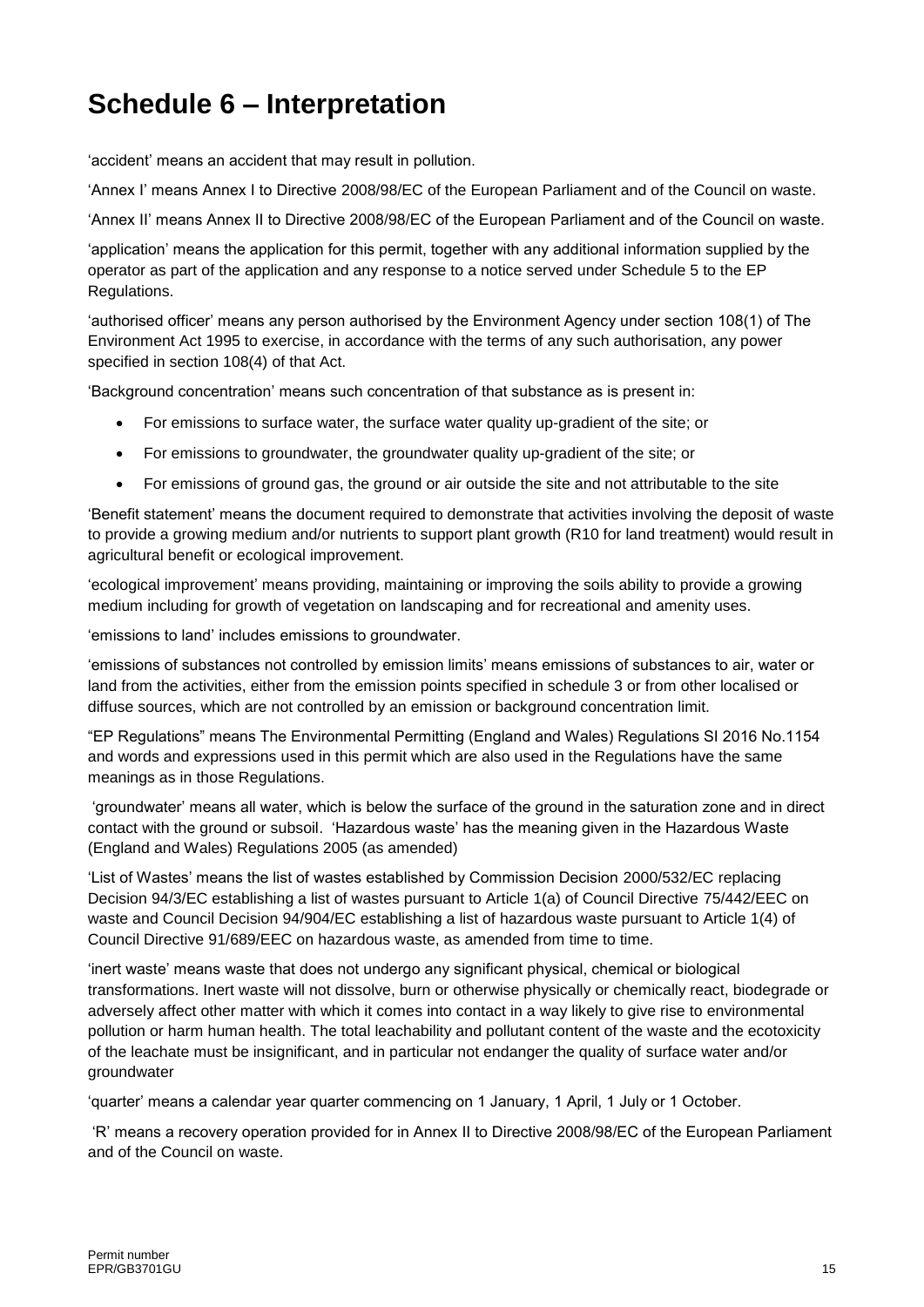"Waste code" means the six digit code referable to a type of waste in accordance with the List of Wastes (England)Regulations 2005, or List of Wastes (Wales) Regulations 2005, as appropriate, and in relation to hazardous waste, includes the asterisk.

'Waste Framework Directive' or 'WFD' means Waste Framework Directive 2008/98/EC of the European Parliament and of the Council on waste.

'year' means calendar year ending 31 December.

When the following terms appear in the waste code list in Schedule 2, table S2.1, for that table, they have the meaning given below:

"hazardous substance" means a substance classified as hazardous as a consequence of fulfilling the criteria laid down in parts 2 to 5 of Annex I to Regulation (EC) No 1272/2008.

"heavy metal" means any compound of antimony, arsenic, cadmium, chromium (VI), copper, lead, mercury, nickel, selenium, tellurium, thallium and tin, as well as these materials in metallic form, as far as these are classified as hazardous substances.

"PCBs" means

- polychlorinated biphenyls
- polychlorinated terphenyls
- monomethyl-tetrachlorodiphenyl methane, Monomethyl-dichloro-diphenyl methane, Monomethyldibromo-diphenyl methane
- any mixture containing any of the above mentioned substances in a total of more than 0,005 %by weight.

"transition metals" means any of the following metals: any compound of scandium, vanadium, manganese, cobalt, copper, yttrium, niobium, hafnium, tungsten, titanium, chromium, iron, nickel, zinc, zirconium, molybdenum and tantalum, as well as these materials in metallic form, as far as these are classified as hazardous substances.

"stabilisation" means processes which change the hazardousness of the constituents in the waste and transform hazardous waste into non-hazardous waste.

"solidification" means processes which only change the physical state of the waste by using additives without changing the chemical properties of the waste.

"partly stabilised wastes" means wastes containing, after the stabilisation process, hazardous constituents which have not been changed completely into non-hazardous constituents and could be released into the environment in the short, middle or long term.